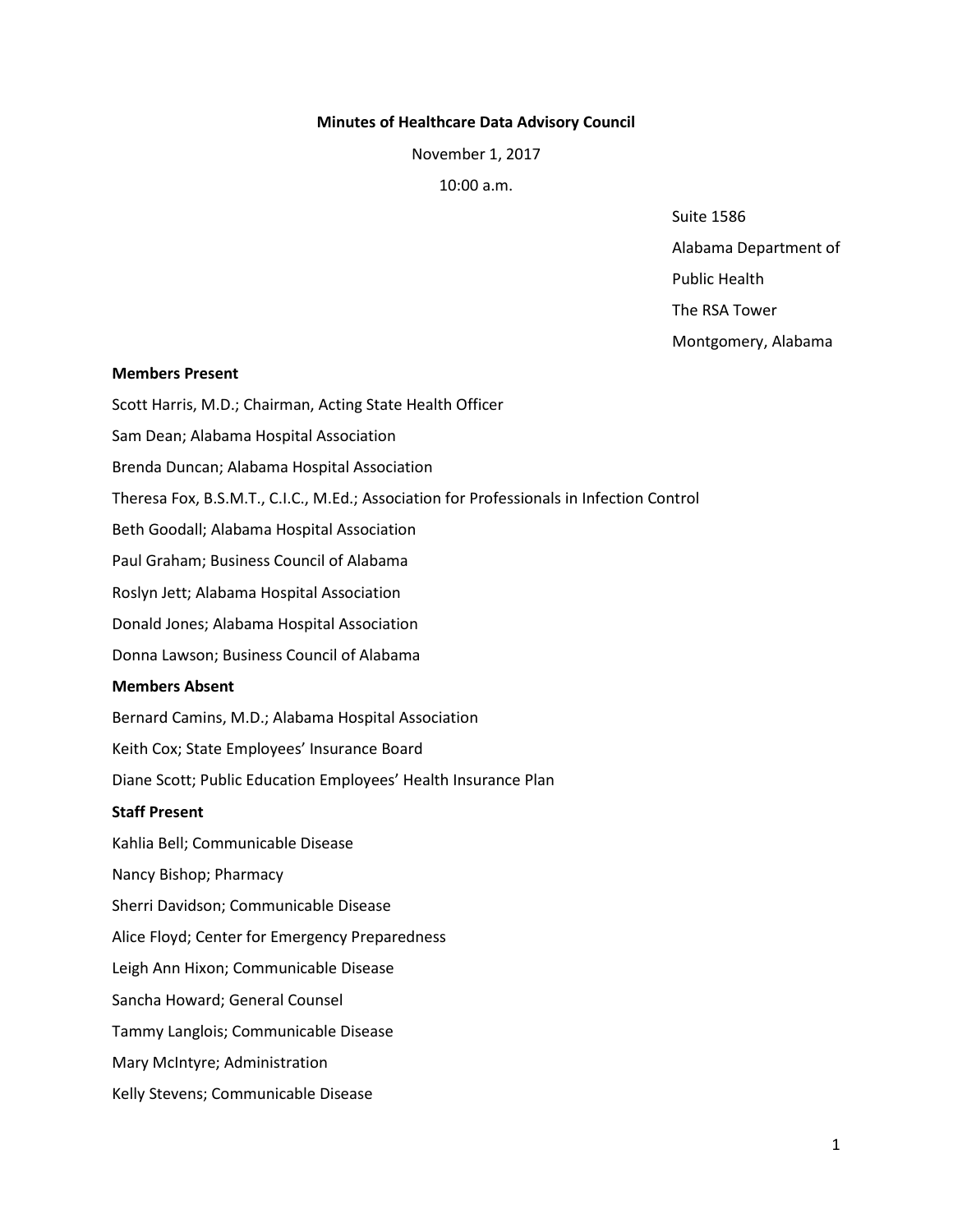Burnestine Taylor; Disease Control **Organizations Present**  Rosemary Blackmon; Alabama Hospital Association Margaret Borders; Alabama Hospital Association

#### **CALL TO ORDER:**

The Healthcare Data Advisory Council was called to order at 10:00 a.m. by Dr. Harris. Roll call was taken, and a quorum was present.

## **CONSIDERATION OF THE MINUTES:**

The minutes from the May 3, 2017 and October 4, 2017 meetings were presented and approved unanimously.

### **2016 ANNUAL HEALTHCARE-ASSOCIATED INFECTIONS REPORT:**

The 2016 Healthcare-Associated Infections (HAI) Annual Report draft was presented by Kelly Stevens, Infectious Diseases & Outbreaks Division Director. After a discussion of the findings, the Council voted unanimously to approve the report for publication. Dr. Scott Harris, Acting State Health Officer reported that a press conference to announce the findings and direct consumers and stakeholders to the final report published on the Alabama Department of Public Health's (ADPH's) website would be held immediately following the meeting.

#### **ANTIMICROBIAL RESISTANCE & STEWARDSHIP**

Leigh Ann Hixon, Nurse Manage announced Antibiotic Awareness Week kicks off November 13, 2017. Ms. Hixon has emailed information to the county health departments and will issue a news release to promote antibiotic stewardship activities.

### **2018 MEETING SCHEDULE:**

The Council voted to tentatively schedule meetings for the first Wednesday of each month at 10:00 am beginning February 2018. Ms. Stevens will request the Board Room be reserved for the meetings.